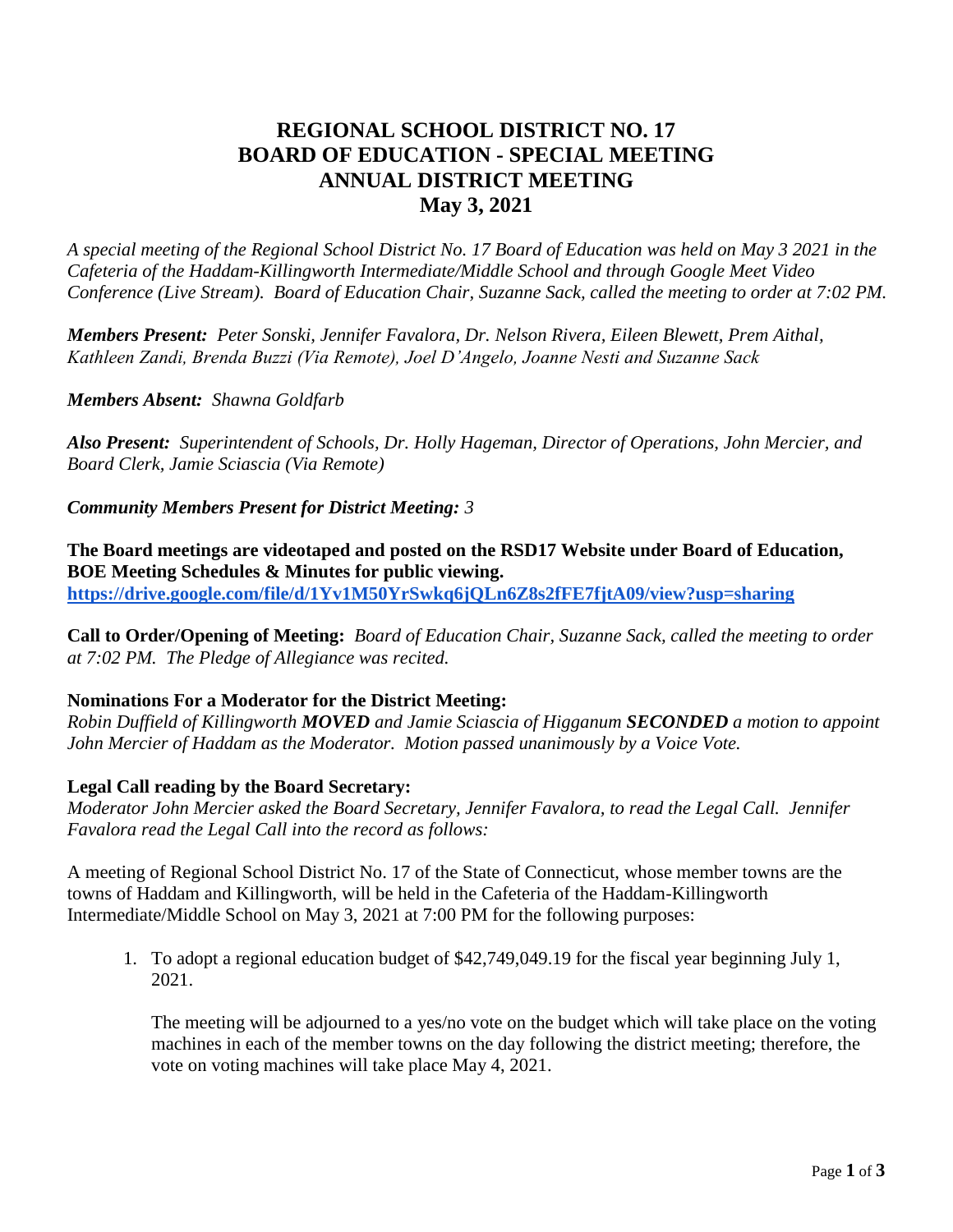2. To set the voting hours of the referendum vote on the budget for the hours of 6:00 AM to 8:00 PM pursuant to Section 10-51 of the Connecticut General Statutes as amended by Public Act 94- 245 and 7-7 of the Connecticut General Statutes.

A copy of the proposed budget recommended for adoption by the District Board of Education is on file and available for inspection and copies are available for distribution upon request at the office of the Superintendent of Schools at 57 Little City Road, Higganum, CT, posted on the RSD17 District Website and at the offices of the town clerks of Haddam and Killingworth.

*Moderator John Mercier of Haddam MOVED and Robin Duffield of Killingworth SECONDED a motion to accept the Legal Call as read. Motion passed unanimously by a Voice Vote.*

# **Regional Education Budget 2021-2022:**

*Moderator John Mercier of Haddam MOVED and Robin Duffield of Killingworth SECONDED a motion to adopt a Regional Education Budget in the amount of* \$42,749,049.19 *for the fiscal year 2021-2022 beginning July 1.* 

*Moderator John Mercier stated that no vote will be taken at this time and this meeting will adjourn to a referendum vote at the usual polling places on Tuesday, May 4, 2021.*

# **Audience Questions:**

*No one in the audience raised any questions.*

#### **Set Voting Hours:**

*Moderator John Mercier of Haddam MOVED and Robin Duffield of Killingworth SECONDED a motion to set the voting hours of the referendum vote on the budget from 6:00 AM to 8:00 PM pursuant to Section 10- 51 of the Connecticut General Statutes as amended by Public Act 94-245 and 7-7 of the Connecticut General Statutes. Motion passed unanimously by a Voice Vote.*

# **Adjournment:**

*Moderator John Mercier of Haddam MOVED and Robin Duffield of Killingworth SECONDED a motion to adjourn the District Meeting to a referendum vote on Tuesday, May 4, 2021. Motion passed unanimously by a Voice Vote.*

*Moderator John Mercier requested he resign from his position as Moderator of the District Meeting.*

*Board Chair, Suzanne Sack, called a motion for the Board of Education Special meeting to adjourn.*

*Peter Sonski MOVED and Joel D'Angelo SECONDED a motion to adjourn the Board of Education Special Meeting at 7:12 p.m. Motion passed unanimously by a Voice Vote.*

*Respectfully submitted,*

*Jamie Sciascia Board Clerk*